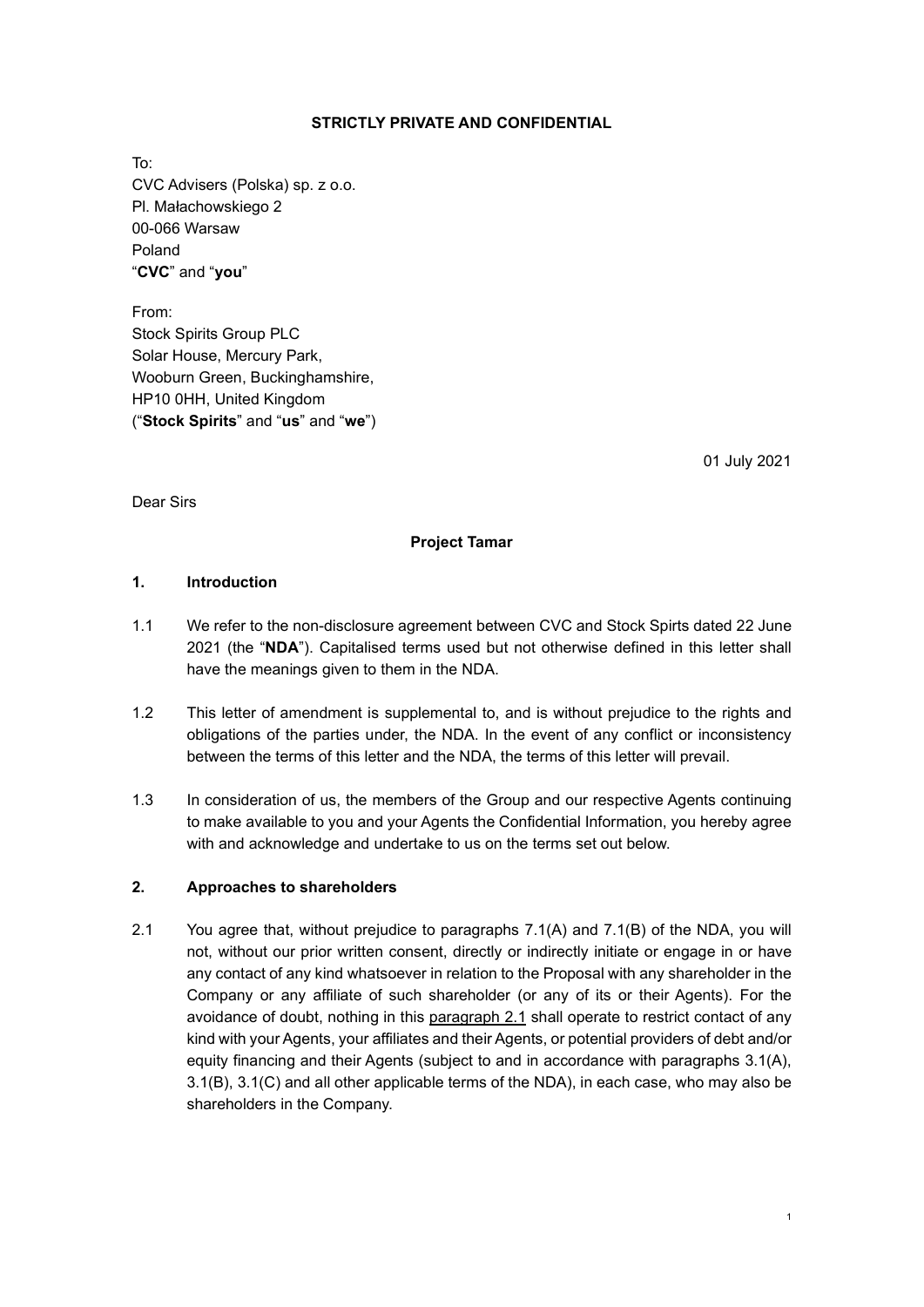## 3. Standstill

- 3.1 Subject to paragraph 3.4 of this letter, you agree that, from the date of this letter until the date falling 12 months after the date of this letter, you will not, and you will procure that: (i) all CVC Persons; and (ii) all providers of equity finance to any CVC Persons in respect of the Proposal and each other person with whom you are jointly pursuing the Proposal (other than any investors in the CVC Funds in their capacity as such) (such persons in (i) and (ii) being the "Relevant Persons") will not, directly or indirectly, without our prior written consent:
	- (A) acquire or offer to acquire or enter into any agreement, arrangement or understanding (whether legally binding or not) to acquire or offer to acquire any interest in any equity securities of the Company which are listed on the Official List maintained by the UK Financial Conduct Authority and admitted to trading on the London Stock Exchange (the "Relevant Securities");
	- (B) enter into any agreement, arrangement or understanding (whether legally binding or not) which imposes (directly or indirectly) obligations or restrictions on any party to such agreement, arrangement or understanding with respect to the exercise of voting rights attaching to any Relevant Securities;
	- (C) enter into any agreement, arrangement, understanding or transaction or do or omit to do any act as a result of which you or a Relevant Person will become obliged or required (whether under the Code or otherwise) to make any general offer or invitation to acquire any Relevant Securities;
	- (D) enter into any agreement, arrangement or understanding (whether legally binding or not) with any person relating to or in connection with the making by such person (or any CVC Person) of any offer, invitation or solicitation for any of the Relevant Securities;
	- (E) enter into any contract for differences, spread bet or similar arrangement with reference to the price of the Relevant Securities; or
	- (F) announce or publicly communicate a proposal to do any of the matters referred to in paragraphs 3.1(A) to 3.1(E) of this letter (including, for the avoidance of doubt, any announcement of an offer, possible offer or mandatory offer (including any offer to be implemented by way of scheme of arrangement) to acquire Relevant Securities in accordance with Rules 2.4 or 2.7 of the Code),

and you will not, and you shall procure that each Relevant Person will not, in each case, direct or instruct any person to carry out any of the matters or actions contemplated by paragraphs 3.1(A) to 3.1(F) of this letter.

3.2 If you or any Relevant Person or any other person acquires any interest in securities of the Company in breach of paragraph 3.1 of this letter, then on receipt of a request in writing by the Company (without prejudice to any other right of the Company under this letter) you will dispose of or procure the disposal of such interest within 60 days.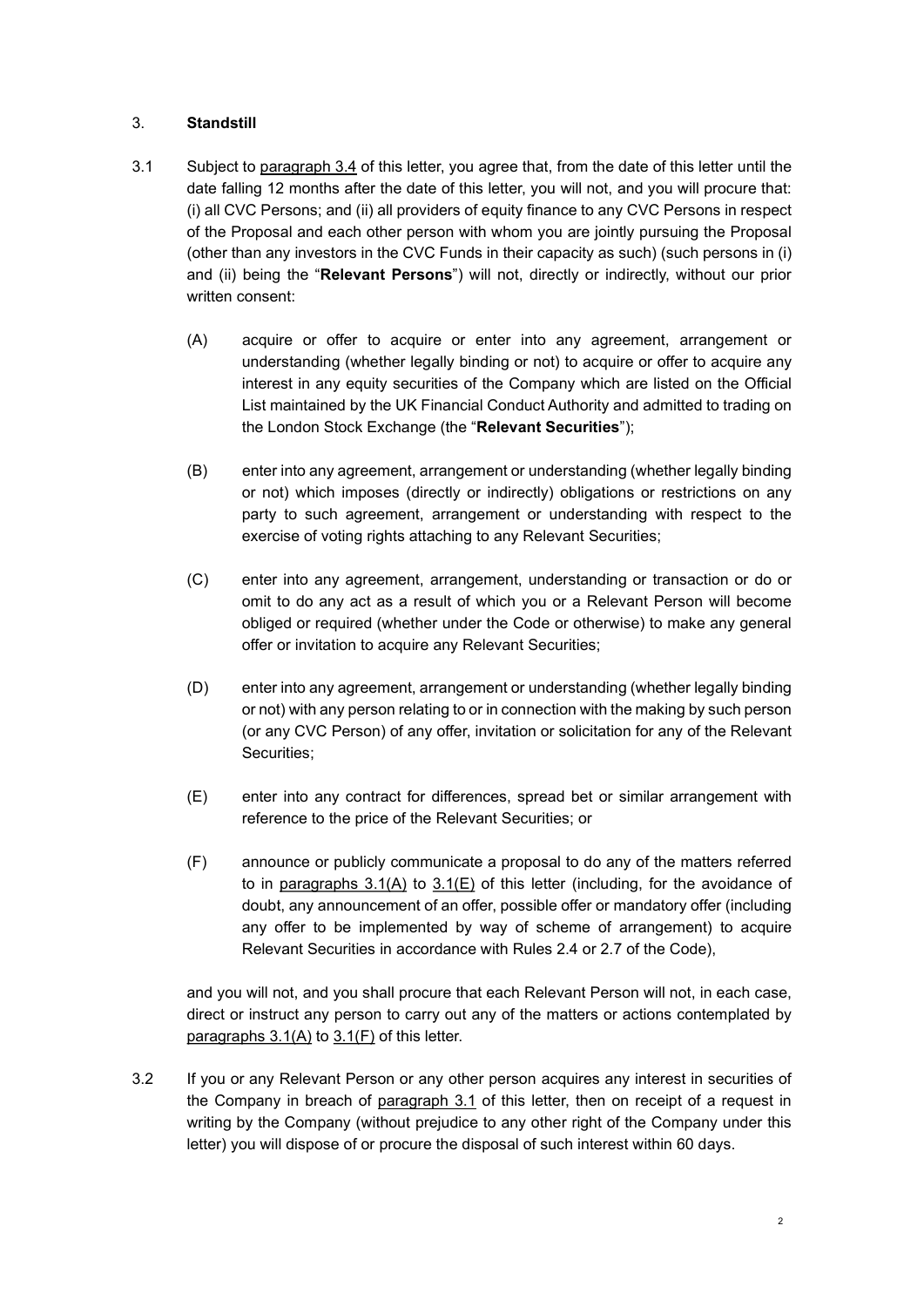- 3.3 The obligations in paragraph 3.1 of this letter will not apply to any person who acquires or disposes of any interest in securities of the Company in the ordinary course of business of that person as a fund manager, market-maker, broker or provider of trustee or nominee services where the decision to acquire or dispose is taken by an individual who is not in possession of Confidential Information.
- 3.4 The restrictions contained in paragraph 3.1 of this letter will not apply if, at any time:
	- (A) you or any Relevant Person makes, or announces a firm intention to make, a general offer to acquire shares carrying over 50% of the voting rights (as defined in the Code) in the Company which has been recommended by the board of directors of the Company;
	- (B) a third party which is not acting in concert with you makes, announces or publicly communicates a proposal to make an offer (including any offer to be implemented by way of scheme of arrangement) to acquire Relevant Securities in the Company in accordance with Rule 2.7 of the Code (and provided that such offer is recommended by the board of directors of the Company);
	- (C) you or any Relevant Person acquires any portfolio company which may hold such Relevant Securities, provided that the purpose of such acquisition is not to acquire an interest in the Company;
	- (D) you or any Relevant Person have been invited to participate (in writing) in such restricted activity by the Company (and, for the avoidance of doubt, nothing in paragraph 3.1 shall restrict you or any Relevant Person from making confidential proposals to the Company with respect to a potential investment in the Relevant Securities); or
	- (E) the Company enters into, or announces that it is proposing to enter into, a reverse takeover or "whitewash" proposal (each as referred to in the Code).
- 3.5 You represent and warrant that, as at the date of this letter (with reference to the facts and circumstances existing as at the date of this letter), neither you nor any Relevant Persons has any direct or indirect interests in Relevant Securities and neither you nor any Relevant Persons are directly or indirectly a party to any agreement, arrangement or understanding (whether legally binding or not) in relation to any such interests in securities.
- 3.6 For the purposes of paragraph 3 of this letter, the phrase "acting in concert" shall have the meaning given to it in the Code.

# 4. General

4.1 You will direct that each Relevant Person to whom any Confidential Information is disclosed by you in accordance with paragraph 3.1(A) or 3.1(C) of the NDA observes the obligations under this letter which apply to you as if such person were a party to this letter and had undertaken the same obligations as are undertaken by you. You will be responsible for any breach of the applicable terms of this letter by such a Relevant Person.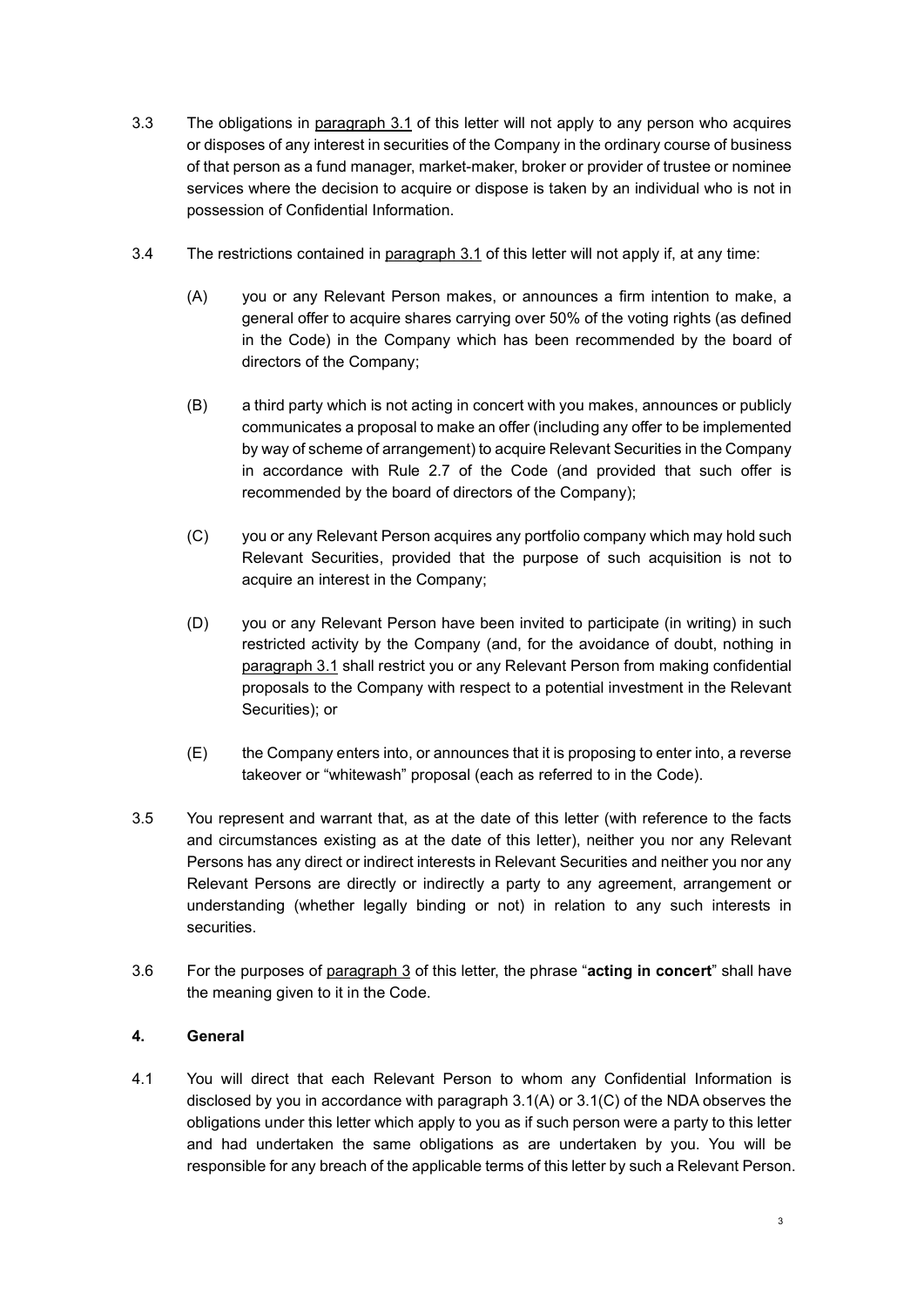- 4.2 Nothing in this letter shall operate to prevent any disclosure required or permitted in accordance with paragraph 3.1(D) of the NDA (subject to paragraph 5 of the NDA).
- 4.3 This letter together with the NDA constitutes the entire agreement and understanding of the parties as at the date of this letter and it supersedes any previous agreement, draft agreement, arrangement or understanding (whether in writing or not) between the parties relating to the subject matter of this letter.
- 4.4 The provisions of paragraph 8, 12, 13.2, 13.3, 13.6, 13.7 and 13.9 to 13.12 of the NDA shall apply as if they had been set out in full in this letter (*mutatis mutandis*).

We should be grateful if you would confirm your acceptance of the terms of this letter by signing and returning to us the enclosed copy of this letter.

Yours faithfully



for and on behalf of Stock Spirits Group PLC